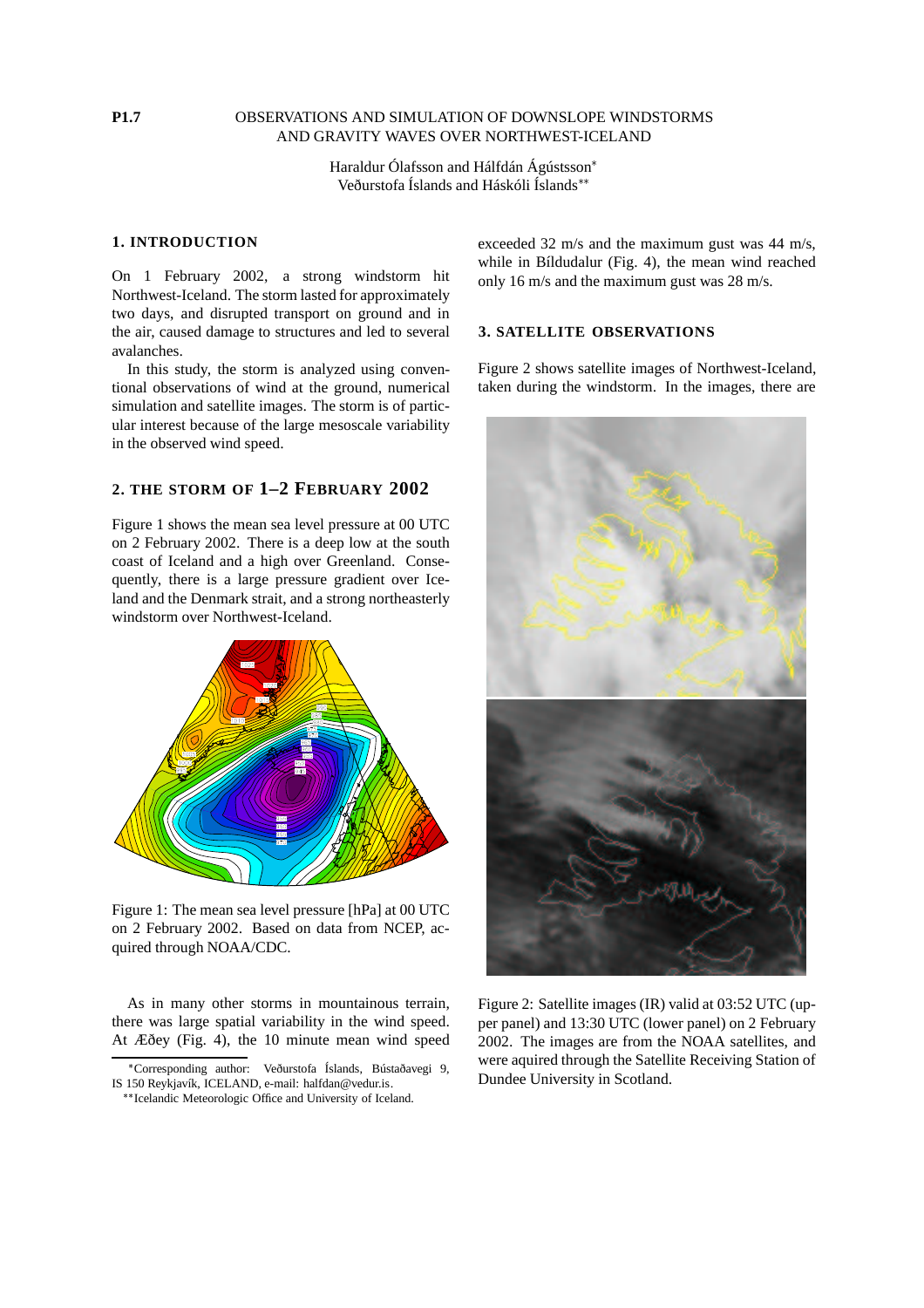cloud bands running perpendicular to the wind direction, indicating gravity waves aloft. The waves signature is particularly clear in the vicinity of Æðey. It should be noted that the waves extend far to the west, to an area where there are no mountains below.

#### **4. SIMULATION OF THE STORM**

The storm is simulated with the numerical model MM5 (Dudhia et al. 2002), with a horizontal resolution of 9, 3 and 1 km, and 40 vertical layers. The numerical domains, D1, D2 and D3, are shown in Fig. 3. The initial data and boundary values are from the European Centre for Medium-range Weather Forecasts (ECMWF). For further information on the simulation of the storm, the reader is referred to Ágústsson and Ólafsson (2004) or Ágústsson (2004).

Figures 3 and 4 show the simulated surface wind speed at a resolution of 9 and 1 km, respectively. Sev-



Figure 3: Simulated surface wind at low horizontal resolution (9 km) at 00 UTC on 2 February 2002. Terrain contours with a 200 m inteval. The delineated domain marked D1 is enclosed by Fig. 4.

eral areas with locally enhanced wind speeds appear in the simulation at a horizontal resolution of 1 km. Where observations are available (e.g. Æðey and Þingmannaheiði, Fig. 5), they confirm the strong winds. At a resolution lower than 1 km, the complex topography in Northwest-Iceland is poorly resolved, and there is little detail in the simulated surface wind field. At a resolution of 9 km, there are however regions of slightly enhanced wind speeds near Æðey and Þingmannaheiði.



Figure 4: Simulated surface wind at high horizontal resolution (1 km) at 00 UTC on 2 February 2002. Terrain contours with a 200 m inteval. Shown are 10 minute mean wind speed observations (numbers) at 10 m a.g.l., at selected weather stations.



Figure 5: Observed 10 minute mean wind, *f* , and 3 second wind gusts, *fg*, at 10 m a.g.l., at Þingmannaheiði in Northwest-Iceland.

#### **5. BREAKING WAVES**

Figure 6 shows a northeast-southwest oriented crosssection through domain D3 in Fig. 4. The figure reveals large amplitude oscillations over the mountains. In these waves, the maximum wind speed is found where the air is descending, while in the ascending part of the wave, the wind is much weaker. Æðey is below the descending part of the steepest wave, while Bíldudalur is below the ascending part of another wave, further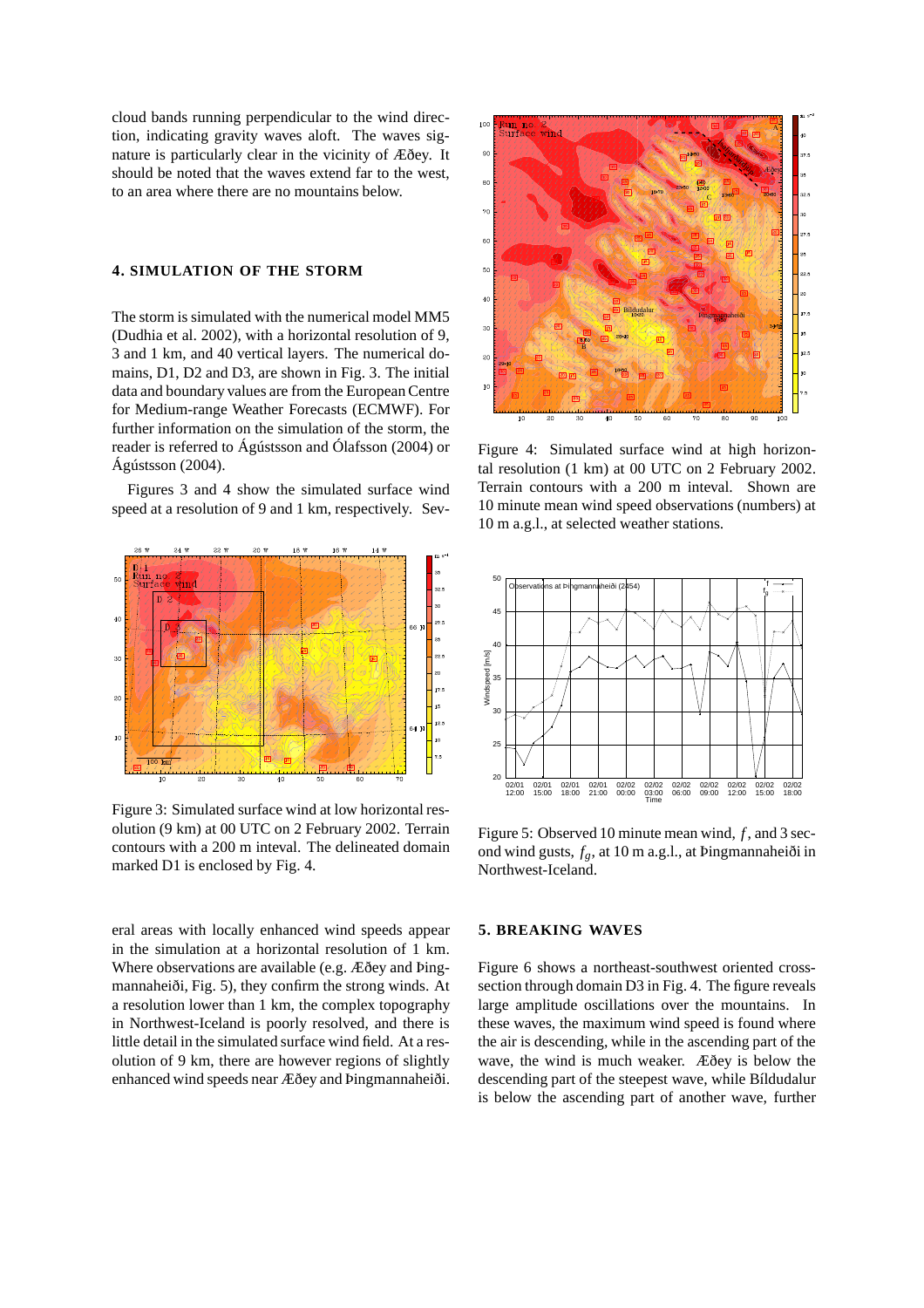

Figure 6: Along-wind cross-section from A to B in Fig. 4, at 00 UTC on 2 February 2002. Shown are wind vectors, potential temperature [K] and turbulent kinetic energy (shaded regions).

downstream.

Figure 6 shows that the waves break in a region of reverse vertical wind shear in the ambient flow close to 600 hPa. There is statically unstable air and strong turbulence where the waves break.

The distribution of turbulence kinetic energy, shown in Figures 7 and 8, indicates breaking gravity waves in several areas in the region. Strong winds are indeed observed in Æðey and at Þingmannaheiði (Fig. 5), which is close to the eastern limits of the southernmost wave breaking region, but observations at the ground are not available from elsewhere below breaking waves.

The potential temperature field and the wind field in Figures 7 and 8 show that the model reproduces the transport of energy to the northwest, away from the mountains and perpendicular to the flow direction.

#### **6. MODIFIED OROGRAPHY**

The sensitivity of the gravity waves to the orography was investigated. A sensitivity simulation was performed, where the width of the fjord Ísafjarðardjúp (Fig. 4) was reduced by extending the mountains on the southern side into the middle of the fjord (dotted line in Fig. 4). In Figures 9 and 10, the results of the sensitivity simulation are compared to the results of a simulation which uses unmodifed orography.

The breaking wave over Ísafjarðardjúp is considerably steeper when the width of the fjord has been reduced, than with the actual orography. The maximum wind speeds in the wave are slightly greater, and found



Figure 7: Wind vectors, potential temperature [K] and turbulent kinetic energy (shaded) at 550 hPa on 2 February 2002 at 00 UTC.



Figure 8: Wind vectors, potential temperature [K] and turbulent kinetic energy (shaded) at 650 hPa on 2 February 2002 at 00 UTC.

at a slightly lower altitude in the simulation which uses unmodified orography than in the sensitivity run. The largest difference in wind speeds is found at the surface. In the sensitivity run, the maximum surface wind speeds do not exceed 33 m/s, while with unmodified orography, the maximum wind speeds at the surface are approx. 37 m/s.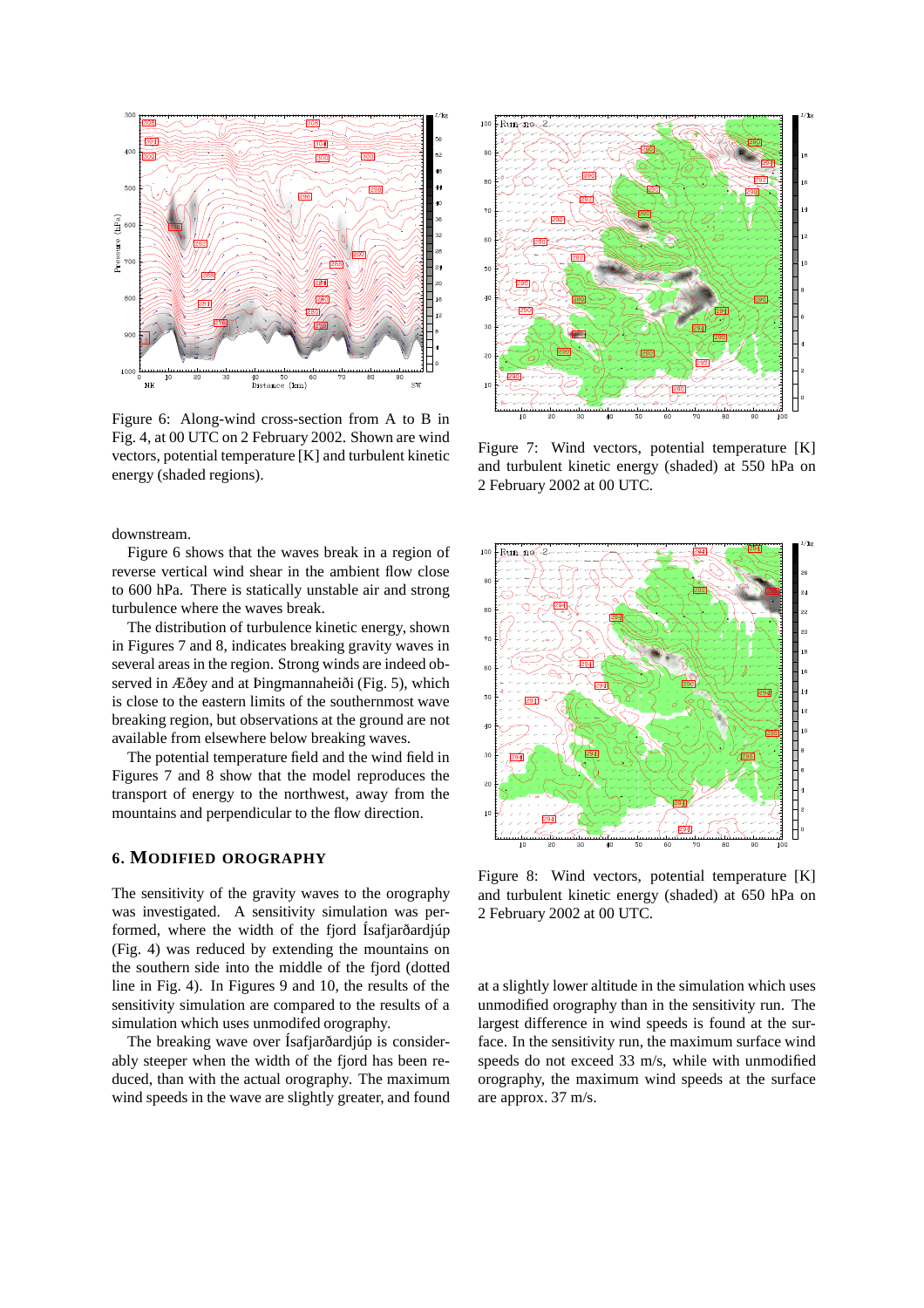

Figure 9: Along-wind cross-section from A to C in Fig. 4, at 00 UTC on 2 February 2002. Upper panel uses the actual orography while lower panel uses the modified orography. Shown are wind vectors and potential temperature [K] isolines.

### **7. CONCLUSIONS**

Local intensification of a windstorm in Northwest-Iceland appears to be associated with gravity waves aloft. A numerical simulation reproduces the waves and indicates that they break close to 600 hPa, where they meet a reverse vertical wind shear in the background flow. This is reminiscent of the model of a downslope windstorm proposed by Smith (1985). The wave energy is partly transported away from the mountains in a direction perpendicular to the flow.

The gravity wave activity appears to be dependent on the width of the fjords. In a simulation with a more



Figure 10: Along-wind cross-section from A to C in Fig. 4, at 00 UTC on 2 February 2002. Upper panel uses the actual orography while lower panel uses the modified orography. Shown are wind speed isolines [m/s].

narrow fjord, the waves are steeper, but there is less wind speed at the surface.

The results are promising for the use of highresolution simulations for forecasting the local structure of windstorms in complex terrain, and even for predicting atmospheric turbulence.

#### **8. ACKNOWLEDGEMENT**

The study was supported by Veðurstofa Íslands (The Icelandic Meteorological Office), Rannsóknastofa í veðurfræði (The Institute for Meteorological